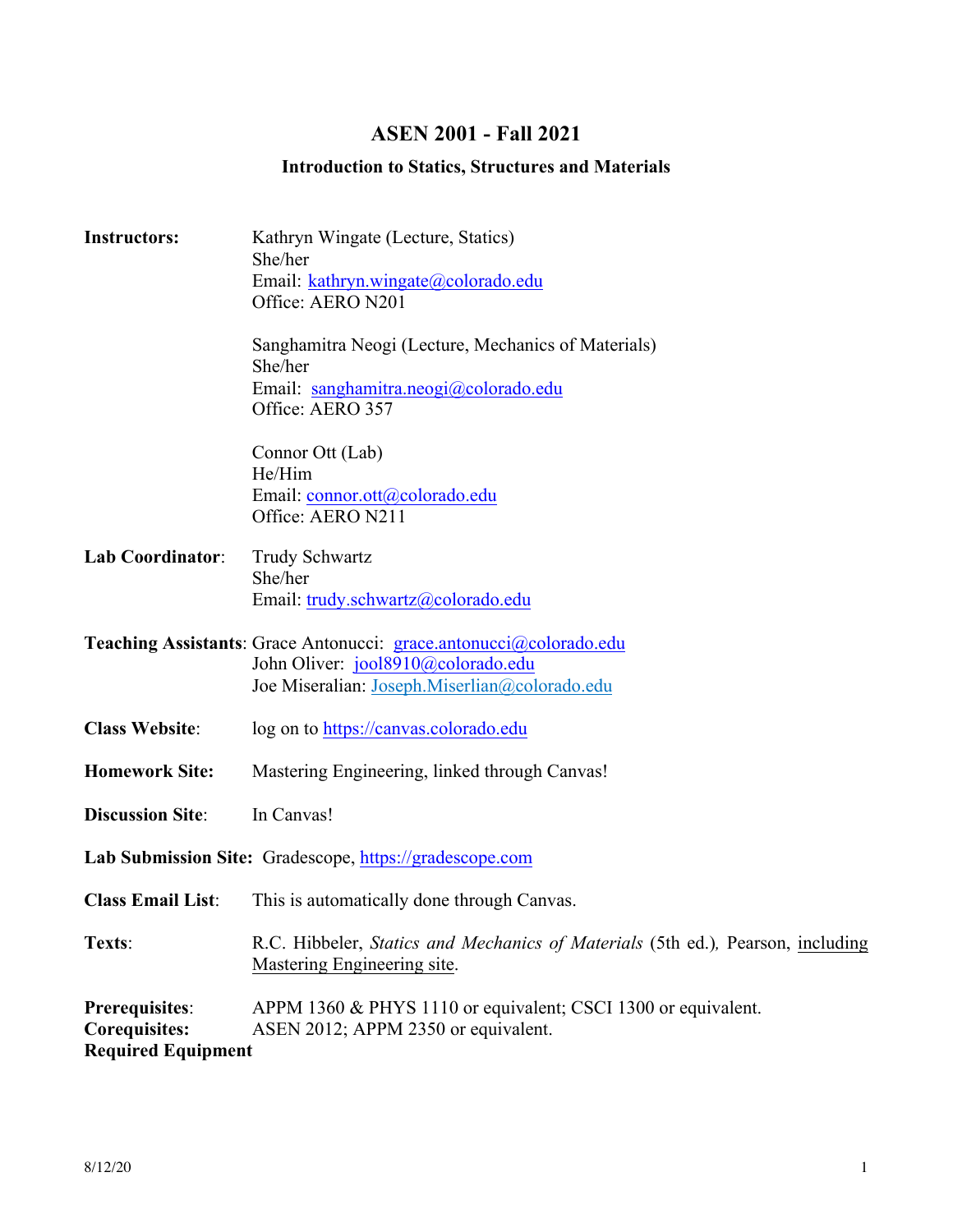● A way to turn written work into a PDF. This could be a tablet computer on which you write electronically, or a scanner smartphone app (such as Camscanner or Scannable) to scan in handwritten work on paper.

**Course Objectives**: Introduce the fundamental analytical tools for statics and structural analysis in the context of the physics of aerospace materials. Topics include force/moment equilibrium, truss analysis, beam theory, stress and strain, stiffness and strength of material, and aerospace structural design. MATLAB programming will be required for some laboratory assignments.

# **Major Course Topics**

- 1. Introduction to basic concepts of structures and materials.
- 2. Forces, moments, equilibrium.
- 3. Internal loads, distributed loads.
- 4. Stress and strain.
- 5. Stiffness, strength, and failure of materials
- 6. Truss analysis, method of sections, method of joints
- 7. Beam analysis, shear force and moment diagrams.
- 8. Moments of inertia.
- 9. Beam deflection
- 10. Torsion

#### **Grading Guidelines**

|                       | Group work: 3 Open-ended Modeling Problems (Labs)<br>Homework | $30\%$ (10% each)<br>$10\%$ |
|-----------------------|---------------------------------------------------------------|-----------------------------|
| Individual: 6 Quizzes |                                                               | $60\%$ (10% each)           |
|                       |                                                               | 100%                        |

- AES department policy: group work grade only counts towards final grade if the total individual grade is C or better.
- Please verify all your scores and grades on Canvas within 2 weeks after they are posted; requests to change a score need to be made within this period. All regrade requests should be submitted to Canvas folder as outlined in 'Important Notes' below.
- We reserve the right to make minor changes to this distribution of weights based on variations in assignments.

#### **Course Delivery**

The course will be in person unless campus instructional guidelines change.

#### **Quiz Times and Policies**

Instead of exams, students will take 6 quizzes roughly every other Thursday throughout the semester. Each quiz will consist of a few multiple-choice questions and 1 work-out problem. Quizzes are 30 minutes long and will be given during lecture time.

- Statics Quizzes
	- Quiz 1: September 9
	- Quiz 2: September 23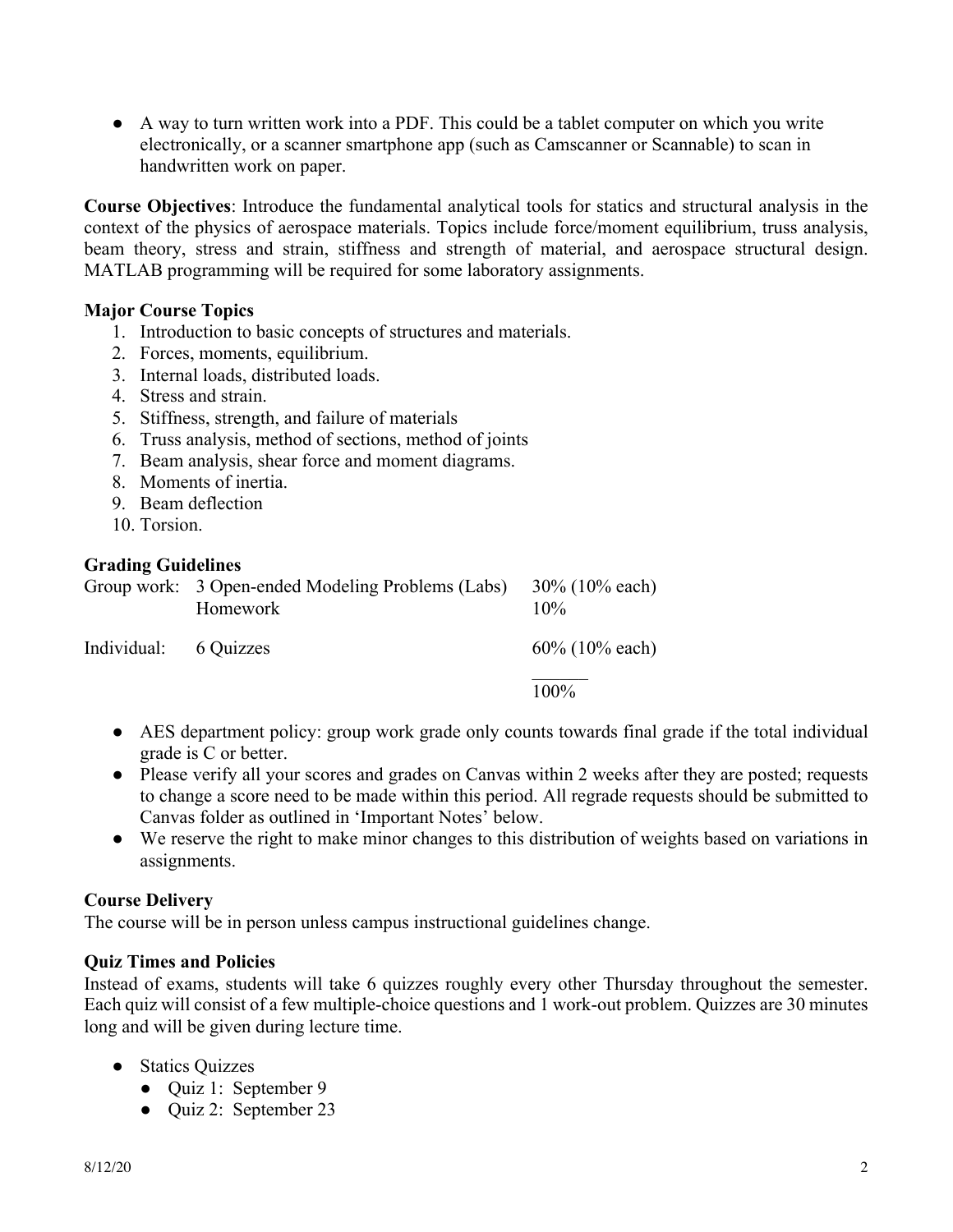- Quiz 3: October 7
- Mechanics of Materials Quizzes
	- Quiz 4: October 28
	- Ouiz 5: November 11
	- Quiz 6: November 30 (TUESDAY)

# **As students may use the final exam to replace up to 3 quizzes, no make-up quizzes will be granted.**

# **Final Exam**

The final exam is optional: students are not required to take the final exam and the final exam will not be counted towards your grade on its own. The final exam will be used to replace up to 3 quiz grades. The final exam will consist of 6 questions, each one covering material from a different quiz. You will choose up to 3 questions to answer. If your score on a given final exam question is higher than your score for the corresponding quiz, your quiz score will be replaced with your score on that final exam question. If your score on a given final exam question is lower than your score for that quiz, your quiz score will remain unchanged.

The final exam will take place during the university-scheduled final exam time, which is:

• Optional Final Exam: Saturday, December 11, 7:30 – 9:00 pm MST

**Lecture:** Lecture will be in person. Please note that 8:30 AM lectures will be taped, and can be viewed on Canvas.

**Office Hours:** Students can ask questions about concepts, example problems, and homework assignments during office hours. The office hour schedule will be posted to Canvas within a week of the course starting. Students are strongly encouraged to participate in office hours, even if they don't have specific questions about the material or the homework. Online Canvas discussion boards may also be used for any questions at any time and will be moderated by the instructional team.

# **Evaluated Outcomes**

The Department of Aerospace Engineering Sciences has adopted a policy of assigning grades according to evaluated outcomes (Ox) in each course. Each assignment designed and graded to assess some combination of several or a few of the following outcomes:

- **O1** Professional context and expectations (ethics, economics, etc.)
- **O2** Historical perspective and vision
- **O3** Multidisciplinary, system perspective
- **O4** Written, oral, graphical communication ability
- **O5** Knowledge of key scientific/engineering concepts
- **O6** Ability to define and conduct experiments, use instrumentation
- **O7** Ability to learn independently, find information
- **O8** Ability to work in teams
- **O9** Ability to design systems
- **O10** Ability to formulate and solve problems
- **O11** Ability to use and program computers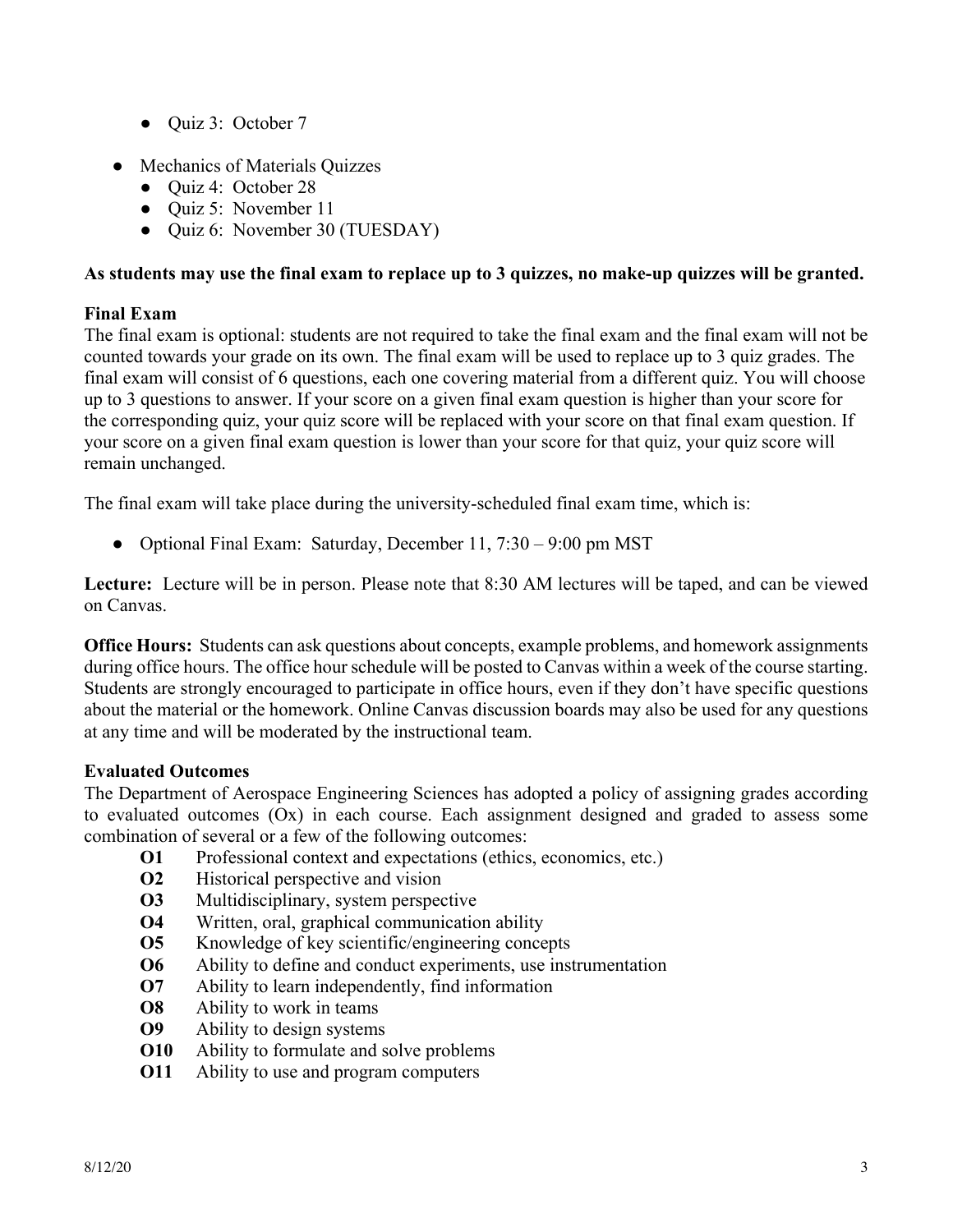# **Important Notes**:

- 1. Questions regarding quizzes, course policies, lecture material, homework, and labs must be directed to the appropriate Canvas discussion board. If we receive an email regarding one of these topics we will refer you to the Canvas discussion board.
- 2. Emails to the directly instructor should occur if you experience a medical/family emergency, or if you are struggling in the course and need to discuss success strategies. Emails will be responded to during business hours, i.e. Monday through Friday, 8:00 am – 5:00 pm. Students are encouraged to attend office hours in lieu of emails as it enables clarity and learning.
- 3. Please note in case of a medical/family emergency, you should contact the office of Student Support and Case Management here: https://www.colorado.edu/studentaffairs/sscm They will help you coordinate across ALL of your courses and can put you in touch with a number of campus resources.
- 4. We reserve the right to make changes to the weekly course schedule based on occurring events that require different dispositions. We will give sufficient advance notice through announcements in class and posting on the web. Changes to this syllabus and assignments-table may be announced at any time during class periods. We will post the current syllabus and assignments-table on the web. Both are dated in the footnote.
- 5. Canvas will be used to send out announcements, to provide comments to you daily on class activities, and to provide general information about course assignments.
- 6. Why have homework, lab exercises, and quizzes?
	- Homework assignments are to lead you through important applications of current material. Like learning a musical instrument or sport, you cannot become proficient in statics/mechanics by watching us solve problems- you must practice on your own. Homework enforces the mental processes that help you to become proficient in a subject. Before beginning any homework assignment, you should review the book, lectures, and lecture examples.
	- You are responsible for concepts introduced in labs on quizzes.
	- The labs this year are Open-ended Modeling Problems (OEMPs. These OEMPs help you learn how to model real-world systems—such as a ski lift, playground slide, or wing spar beam with the formulas and techniques taught in class. Like the name suggests, OEMPs have no single correct answer and focus more on making and justifying assumptions. Each OEMP will have an individual portion to start you thinking about the problem and a group portion where you will discuss the problem and gain experience in working and cooperating in groups. Group members must inform the instructional team early on if a teammate is not participating. Each lab grade will be consist of points from 1) a "Lab Check" assessment on Canvas that covers material from the individual portion, 2) the submitted group assignment, and 3) an anonymous peer evaluation of the team members.
- 7. Homework:
	- All homework assignments must be submitted through Mastering Engineering on Canvas. No hard copy submissions of the homework will be accepted.
	- No late homework assignments will be accepted. You will have 1 week to complete each homework assignment: Please plan accordingly.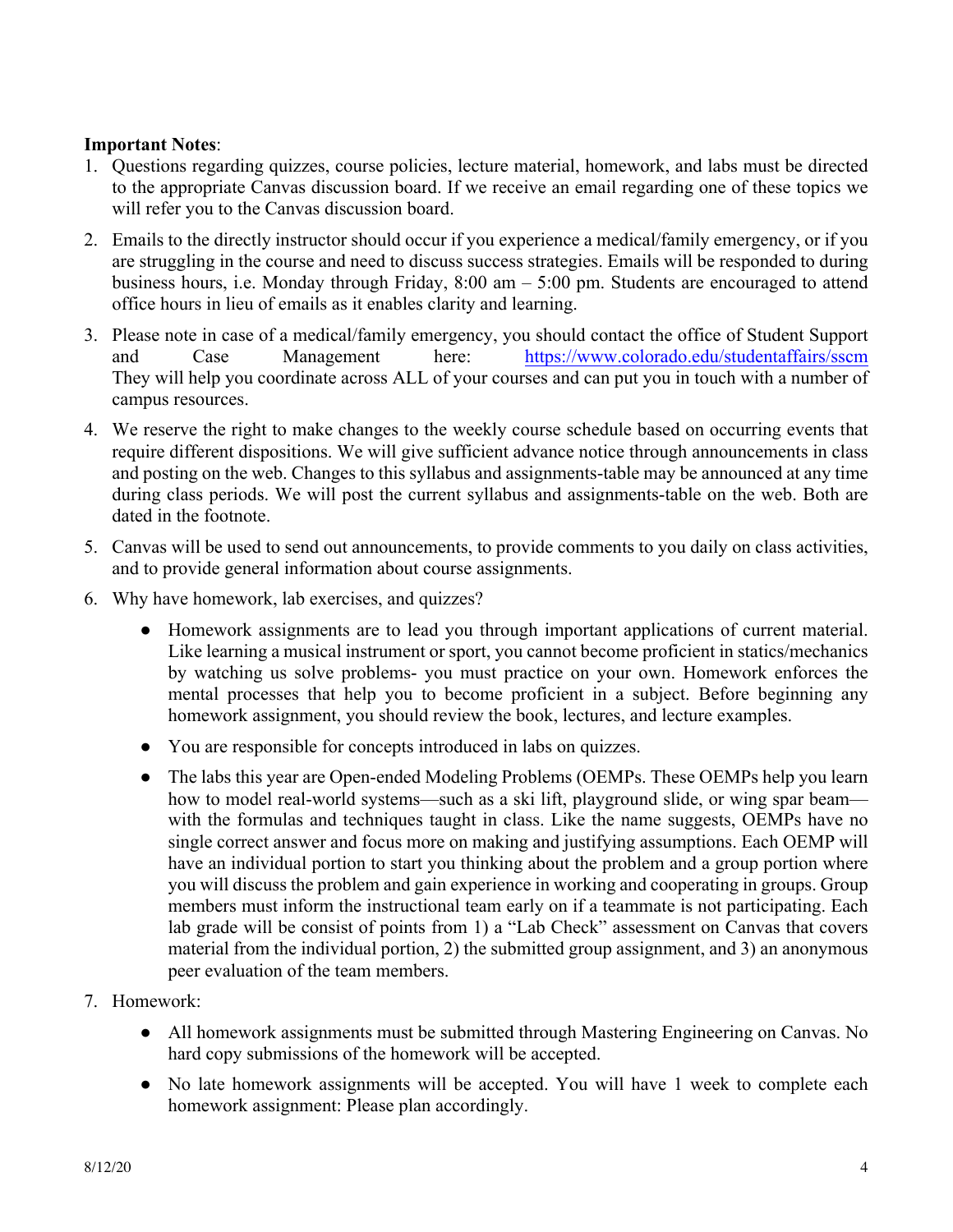- At the end of the semester your lowest homework grade will be dropped.
- All homework questions must be submitted to the Piazza discussion page under the appropriate homework assignment/question. No homework questions should be emailed to the instructional team—all questions should be asked at office hours or posted on the Canvas discussion board. The instructional team will not respond to posts that are posted after 5:00 pm the day before the homework is due.
- Collaboration is permitted on homework. However, we strongly recommend to first work on your own on the homework before comparing your results with your homework team members. You may discuss the means and methods for formulating and solving problems and even compare answers, but you are not free to copy someone's assignment. Copying material from any resource (including solutions manuals) and submitting it as one's own is considered plagiarism and is an Honor Code violation. Remember, the less you think about the problems yourself, the less you actually learn, and the more difficult it will be to succeed on quizzes.
- Homework solutions are posted shortly after the submission deadline.
- 8. Quizzes:
	- Makeup quizzes will not be granted for any reason. The final exam will be used for replacing up to 3 quiz grades per the policy stated above.
	- Regrade requests must be submitted to the professors in writing within 2 weeks of the grade posting to Canvas. Submit a single pdf document to the 'regrade request' folder on canvas with: the quiz problem with your original work, your hand-written CORRECT solution to the quiz problem in question, and a page stating the problem number, grading issue, and what you believe the correct grade should be.
- 9. Labs:
	- The course schedule will provide a summary of lab topics, duration of the lab, and lab deliverables.
	- Students will work in groups on lab assignments outside of class time in at the discretion of and organization by the lab group. Resources and tools to help facilitate group efforts will be provided on the course Canvas page. Group formation will be defined prior to the lab introduction.
	- Many assignments will require access to a computer and basic programming skills. Computer programming skills are a prerequisite for this class, e.g. GEEN 1300 or CSCI 1300. We will not teach computer programming, although we will make an effort to formulate the assignments to emphasize proper computing skills. In this class, we will exclusively use the programming language MATLAB. You can download a free MATLAB license for your personal computer from CU at https://oit.colorado.edu/software-hardware/softwaredownloads-and-licensing/matlab. You can also use MATLAB Online for this course at https://matlab.mathworks.com/.
	- Lab documents will be provided in advance of the labs, which provide a detailed description of various steps and milestones in each lab. You are required to carefully study the lab documents before the beginning of each lab section. These lab documents will also include guidelines for the individual and group work that needs to be submitted for each lab.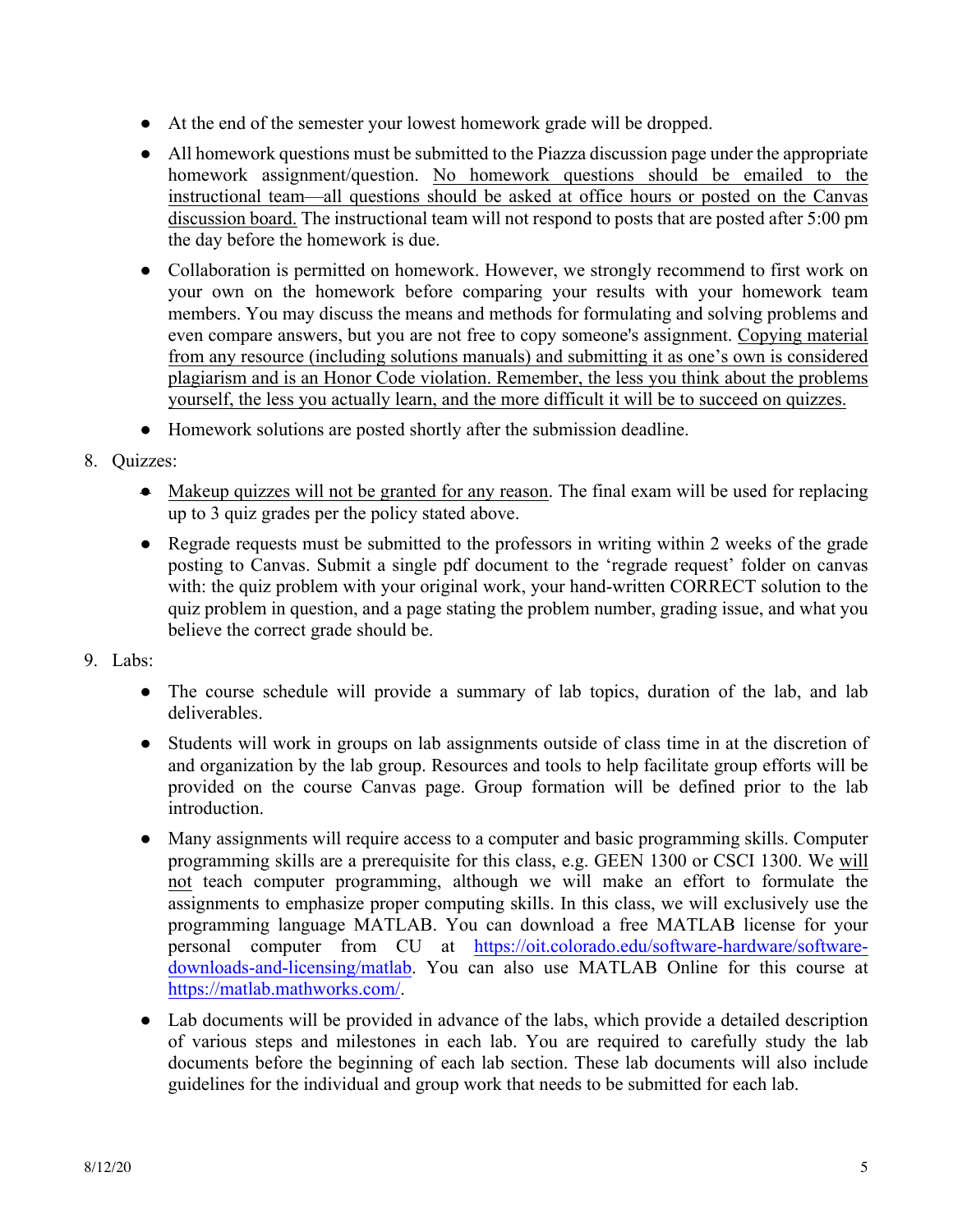● Students are encouraged to submit lab questions to the Canvas discussion page under the appropriate lab number and check/participate in the ongoing discussions. As with the homework, you may discuss the means and methods for formulating and solving problems but you cannot compare answers on Canvas nor post your exact work or computer code.

# 10. Grading

- Minor adjustments may be made in the determination of final letter grades and with grade cut lines, but there is no "curving" in this course.
- To receive a course grade of C or better (which is required to fulfill the prerequisite for ASEN2003 and other courses), students must receive a C or better in the individual coursework portion of the class. Stated differently, the students who receive an individual grade of C- or lower will not receive any group grades.

# **CU Campus-Wide Syllabus Policies**

#### **Classroom Behavior**

Both students and faculty are responsible for maintaining an appropriate learning environment in all instructional settings, whether in person, remote or online. Those who fail to adhere to such behavioral standards may be subject to discipline. Professional courtesy and sensitivity are especially important with respect to individuals and topics dealing with race, color, national origin, sex, pregnancy, age, disability, creed, religion, sexual orientation, gender identity, gender expression, veteran status, political affiliation or political philosophy. For more information, see the policies on classroom behavior and the Student Conduct & Conflict Resolution policies.

#### **Requirements for COVID-19**

As a matter of public health and safety due to the pandemic, all members of the CU Boulder community and all visitors to campus must follow university, department and building requirements and all public health orders in place to reduce the risk of spreading infectious disease. Students who fail to adhere to these requirements will be asked to leave class, and students who do not leave class when asked or who refuse to comply with these requirements will be referred to Student Conduct and Conflict Resolution. For more information, see the policy on classroom behavior and the Student Code of Conduct. If you require accommodation because a disability prevents you from fulfilling these safety measures, please follow the steps in the "Accommodation for Disabilities" statement on this syllabus.

As of Aug. 13, 2021, CU Boulder has returned to requiring masks in classrooms and laboratories regardless of vaccination status. This requirement is a temporary precaution during the delta surge to supplement CU Boulder's COVID-19 vaccine requirement. Exemptions include individuals who cannot medically tolerate a face covering, as well as those who are hearing-impaired or otherwise disabled or who are communicating with someone who is hearing-impaired or otherwise disabled and where the ability to see the mouth is essential to communication. If you qualify for a mask-related accommodation, please follow the steps in the "Accommodation for Disabilities" statement on this syllabus. In addition, vaccinated instructional faculty who are engaged in an indoor instructional activity and are separated by at least 6 feet from the nearest person are exempt from wearing masks if they so choose.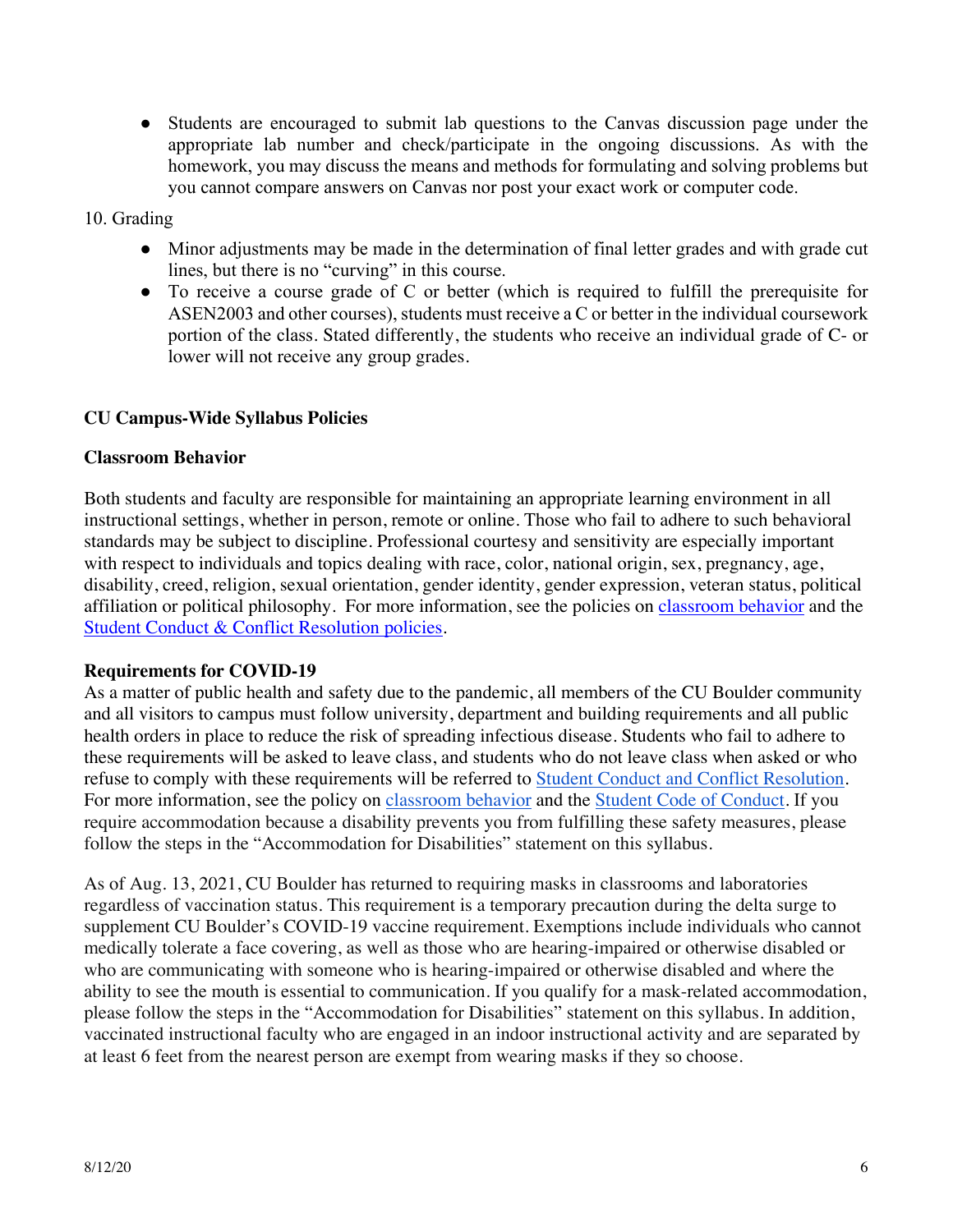Students who have tested positive for COVID-19, have symptoms of COVID-19, or have had close contact with someone who has tested positive for or had symptoms of COVID-19 must stay home. In this class, if you are sick or quarantined and will miss a lab, please e-mailProf Ott with "2001" at the beginning of your e-mail title (e.g. "2001: Missing Lab on Monday"). You are not required to state the nature of your illness. Please note that missing a quiz due to illness will require that you make up the quiz by taking the final exam as outlined above. If you will miss meetings for other sophomore courses (2002 and/or 2012), it would be helpful to e-mail all of your 2000-level instructors together so that we all know of your absence.

# **Accommodation for Disabilities**

If you qualify for accommodations because of a disability, please submit your accommodation letter from Disability Services to your faculty member in a timely manner so that your needs can be addressed. Disability Services determines accommodations based on documented disabilities in the academic environment. Information on requesting accommodations is located on the Disability Services website. Contact Disability Services at 303-492-8671 or dsinfo@colorado.edu for further assistance. If you have a temporary medical condition, see Temporary Medical Conditions on the Disability Services website.

# **Preferred Student Names and Pronouns**

CU Boulder recognizes that students' legal information doesn't always align with how they identify. Students may update their preferred names and pronouns via the student portal; those preferred names and pronouns are listed on instructors' class rosters. In the absence of such updates, the name that appears on the class roster is the student's legal name.

#### **Honor Code**

All students enrolled in a University of Colorado Boulder course are responsible for knowing and adhering to the Honor Code academic integrity policy. Violations of the Honor Code may include, but are not limited to: plagiarism, cheating, fabrication, lying, bribery, threat, unauthorized access to academic materials, clicker fraud, submitting the same or similar work in more than one course without permission from all course instructors involved, and aiding academic dishonesty. All incidents of academic misconduct will be reported to the Honor Code (honor@colorado.edu); 303-492-5550). Students found responsible for violating the academic integrity policy will be subject to nonacademic sanctions from the Honor Code as well as academic sanctions from the faculty member. Additional information regarding the Honor Code academic integrity policy can be found on the Honor Code website.

#### **Sexual Misconduct, Discrimination, Harassment and/or Related Retaliation**

The University of Colorado Boulder (CU Boulder) is committed to fostering an inclusive and welcoming learning, working, and living environment. CU Boulder will not tolerate acts of sexual misconduct (harassment, exploitation, and assault), intimate partner violence (dating or domestic violence), stalking, or protected-class discrimination or harassment by or against members of our community. Individuals who believe they have been subject to misconduct or retaliatory actions for reporting a concern should contact the Office of Institutional Equity and Compliance (OIEC) at 303- 492-2127 or email cureport@colorado.edu. Information about OIEC, university policies, reporting options, and the campus resources can be found on the OIEC website.